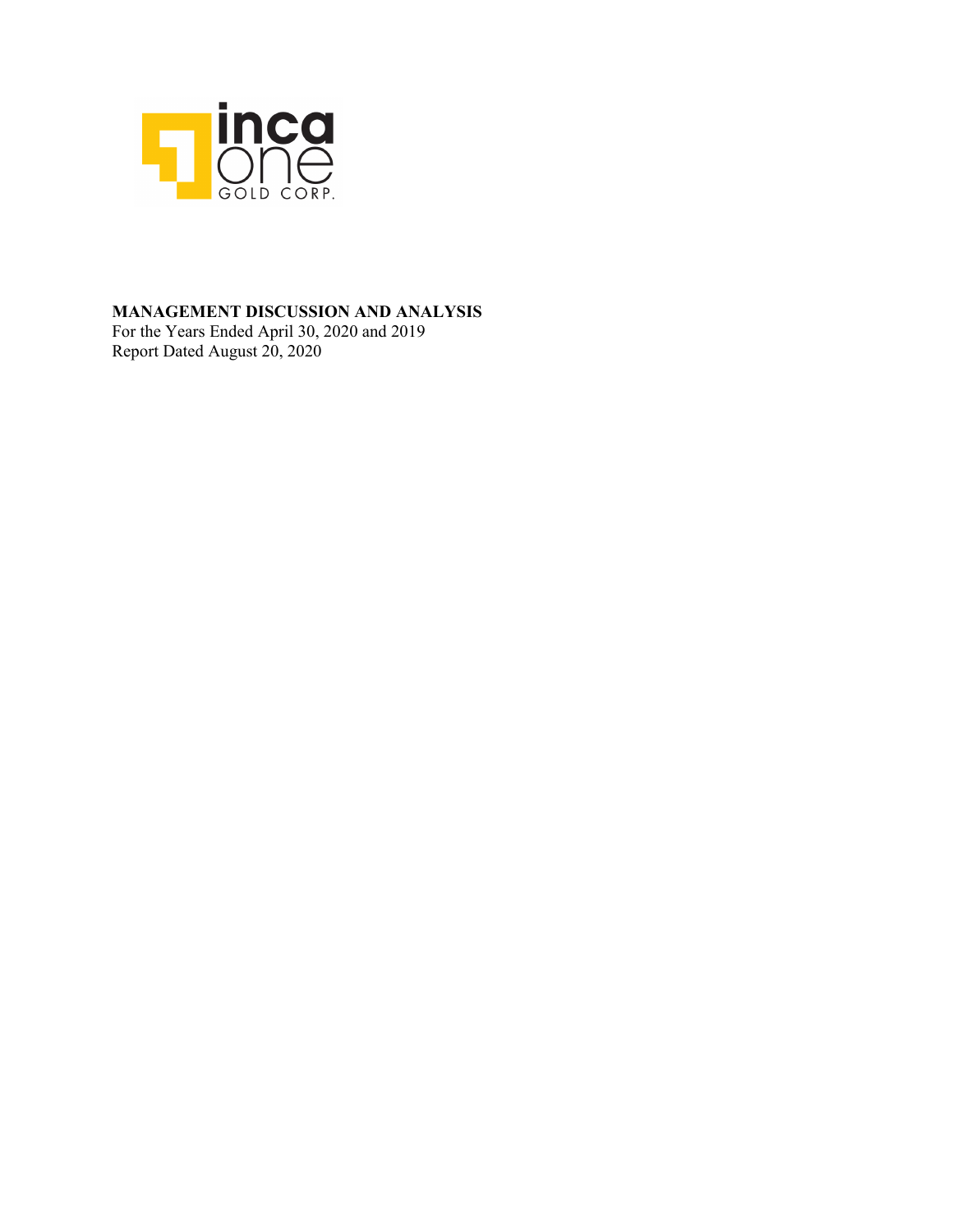Management Discussion & Analysis For the Years Ended April 30, 2020, and 2019

This Management's Discussion and Analysis ("MD&A") of Inca One Gold Corp. (the "Company" or "Inca One") has been prepared by management as of August 20, 2020 and should be read in conjunction with the Company's audited consolidated financial statements for the years ended April 30, 2020 and 2019 and the related notes thereto. This MD&A has been reviewed and approved by the Board of Directors of the Company. Unless otherwise specified, all financial information has been prepared in accordance with International Financial Reporting Standards ("IFRS") as issued by the International Accounting Standards Board. All dollar amounts herein are expressed in United States Dollars unless stated otherwise. During the quarter ended July 31, 2018, the Company changed its presentation currency to the United States Dollar. References to CAD\$ are to Canadian Dollars and references to restated ("Restated") financial information are to amounts previously reported in Canadian Dollars.

This MD&A contains forward-looking statements and should be read in conjunction with the risk factors described in "**Risks and Uncertainties**" and "**Cautionary Statement on Forward-Looking Information**" at the end of this MD&A.

### **Description of the Business**

Inca One was incorporated on November 9, 2005 and is in the business of developing mineral processing operations in Peru, to service government permitted small scale miners. In recent years the Peruvian government instituted a formalization process for informal miners as part of its efforts to regulate their activities. The Company, has two Peruvian gold milling facilities ("Chala One" and "Kori One") with a total permitted capacity of 450 tonnes per day ("TPD") and has been in commercial production since 2015. The Company purchases high-grade gold mill feed from legally recognized Peruvian small scale miners and processes the material for the export and sale of gold doré and refined gold.

Inca One is listed on the TSX Venture Exchange (the "TSX-V") under the symbol "IO", on the Frankfurt Stock Exchange under the symbol "SU9.F", and the Santiago Stock Exchange Venture under the symbol "IOCL".

Inca One's vision is to become the largest, undisputed ore processor of choice in Peru, while maintaining its uncompromising guiding principles while it grows. This vision will be achieved through:

- Continuing to increase purchases of high-grade gold mill feed;
- The acquisition and development of mineral concessions that could be mined by contract miners and that would provide long-term supply to Chala One and Kori One; and
- Pursuing growth via merger and acquisition, including additional mineral processing operations.

### **Key Period Definitions (used below)**

- three months ended April 30, 2020 (**"the Quarter" or "Q4 2020"**)
- three months ended January 31, 2020 (**"Q3 2020"**);
- three months ended October 31, 2019 (**"Q2 2020"**)
- three months ended July 31, 2019 (**"Q1 2020"**)
- three months ended April 30, 2019 (**"Q4 2019"**);
- year ended April 30, 2020 (**"YE 2020"**); and
- year ended April 30, 2019 (**"YE 2019"**)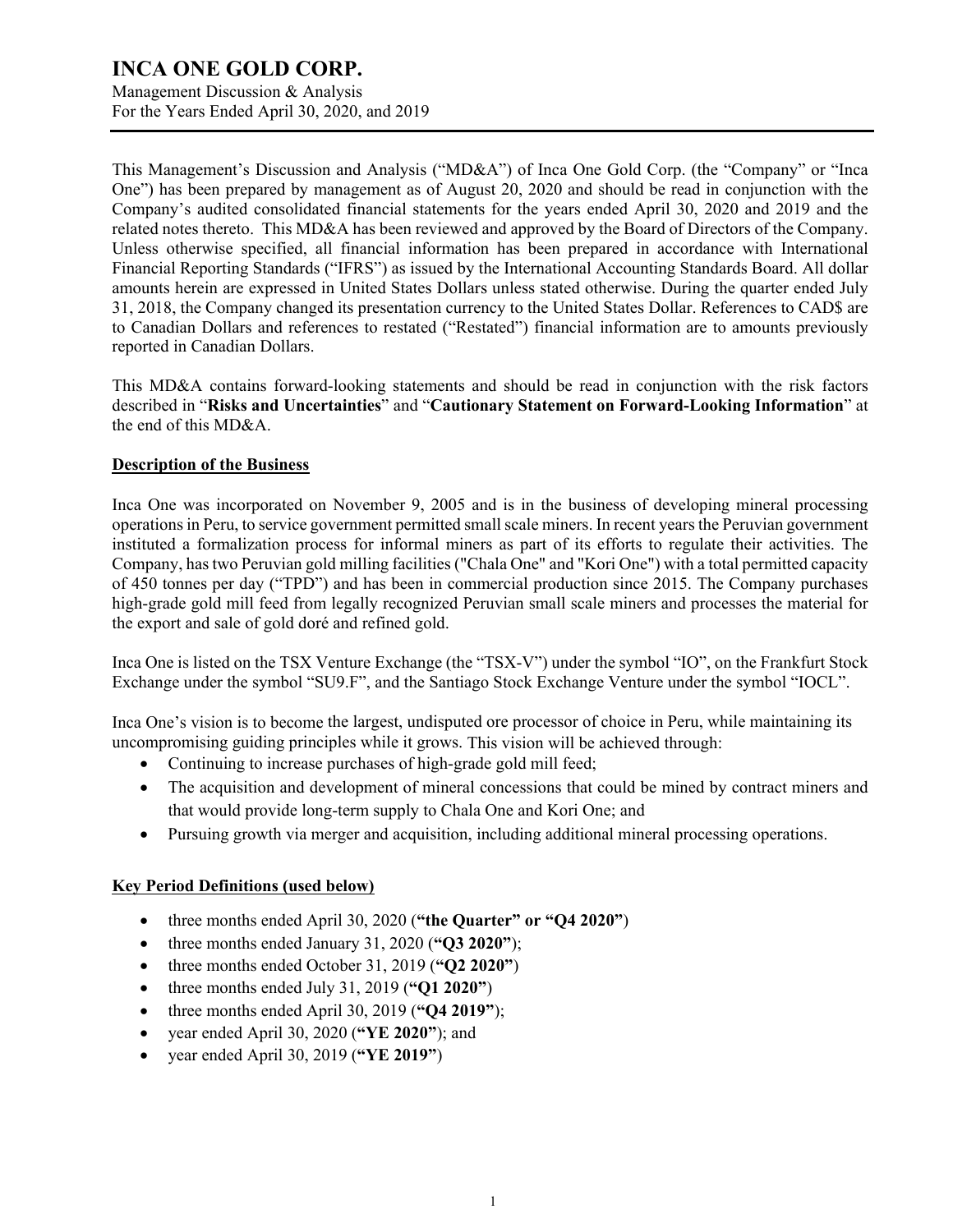#### **YE 2020 Highlights and Key Business Developments**

- During Q1 2020, the Company received a VAT refund of approximately \$2.4 million related to VAT paid for the construction of Kori One in 2015.
- During Q1 2020, the Company completed the \$0.3 million expansion of the Kori One tailing facility, which allows the continuation of operations for 2.5 years assuming an average processing level of 150 TPD.
- During Q2 2020, the Company completed the recruitment of an experienced Peruvian management team to lead Inca One's operations in Peru.
- On January 14, 2020, the Company consolidated its shares issued and outstanding on a one-for-ten basis.
- During March 2020, the Company completed the restructuring of several gold sales agreements, which were due on demand and had a fair value of \$1.1 million in exchange for notes payable with a face value of \$0.93 million. In addition, the Company also restructured \$0.21 million in debt by the issuance of 1,058,020 shares.
- The Company repriced 4.54 million share purchase warrants from CAD\$1.00 to CAD\$0.40 during March 2020.
- During Q4 2020, the Company successfully implemented safety protocols to minimize the spread of COVID-19 in both its plant facilities as well as its regional operations. These protocols allowed the continuation of operations at reduced levels, while many competitors had to shut-down their operations.
- During the YE 2020, the Company processed  $44,227$  tonnes (YE 2019 55,139), an average of 122 TPD (YE 2019 – 151 TPD) and had gold production of 21,748 ounces (YE 2019 – 26,774 ounces).
- Gold sales during YE 2020 totaled 21,068 ounces, which represents a decrease of 5,749 ounces compared to 26,817 ounces sold in YE 2019. Total revenues for YE 2020 were \$31.4 million, a decrease of \$3.2 million when compared to YE 2019 of \$34.6 million.

Subsequent to YE 2020

- In May 2020, the Company launched a direct to consumer gold bullion store to build shareholder awareness and to increase margins for the sale of gold.
- During July 2020, the Company signed a Gold Ore Supply Contract with PPX Mining for 40,000 tonnes of gold bearing material which represents a daily average delivery of 110 TPD.
- During July 2020, the Company launched its XplorTracker project aimed at advancing it's mineral buying and securing future supplies of gold bearing mineral for processing.
- Received proceeds of approximately CAD\$1.8 million from the exercise of warrants during June and July 2020.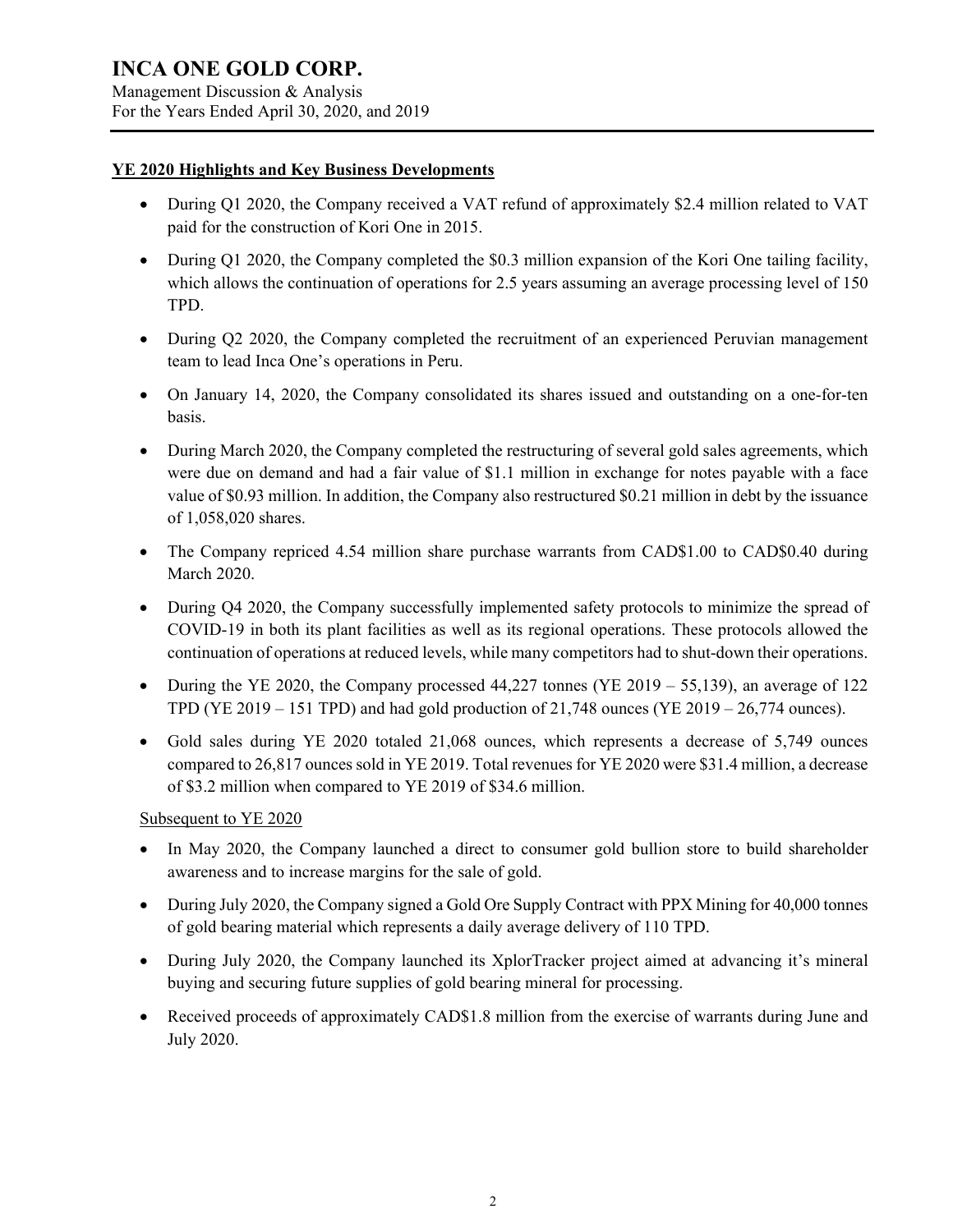Management Discussion & Analysis For the Years Ended April 30, 2020, and 2019

• Agreed to terms with Equinox Gold Corp. to extend the payment dates of its CAD\$7.95 million noninterest bearing secured promissory note for three to five years in the future.

## **Operational Highlights - Consolidated**

| <b>Quarter over Quarter</b><br>highlights           | Q <sub>4</sub><br>2020 | Q3<br>2020 | Q <sub>2</sub><br>2020 | Q1<br>2020 | Q <sub>4</sub><br>2019 | Variance<br>$\frac{0}{0}$<br>Q4 2020<br>to Q3<br>2020 | Variance<br>$\frac{0}{0}$<br>Q4 2020<br>to Q4<br>2019 |
|-----------------------------------------------------|------------------------|------------|------------------------|------------|------------------------|-------------------------------------------------------|-------------------------------------------------------|
| Tonnes processed in period<br>(t)                   | 7,658                  | 12,623     | 13,205                 | 10,741     | 14,372                 | $(39.3\%)$                                            | $(45.6\%)$                                            |
| Average daily processing<br>volume (t)              | 85                     | 139        | 144                    | 117        | 161                    | $(38.0\%)$                                            | (47.2%)                                               |
| Mineral grade processed<br>$(oz/t$ gold)            | 0.68                   | 0.50       | 0.52                   | 0.55       | 0.54                   | 36%                                                   | 25.9%                                                 |
| Gold production (oz)                                | 4,815                  | 5,331      | 6,195                  | 5,419      | 6,830                  | $(9.7\%)$                                             | $(29.5\%)$                                            |
| Gold sold (equivalent oz) $(1)$                     | 3,496                  | 6,585      | 7,149                  | 4,277      | 6,456                  | $(46.9\%)$                                            | $(45.9\%)$                                            |
| Gold sold (oz)                                      | 3,442                  | 6,456      | 6,978                  | 4,192      | 6,320                  | $(46.7\%)$                                            | $(45.5\%)$                                            |
| Silver sold (oz)                                    | 5,043                  | 11,032     | 14,298                 | 7,286      | 11,367                 | $(54.3\%)$                                            | $(55.6\%)$                                            |
| Sales Revenue (\$)                                  | 5,622,577              | 9,485,930  | 10,374,957             | 5,549,466  | 8,413,716              | $(42.9\%)$                                            | $(33.2\%)$                                            |
| Cost of goods sold<br>("COGS") $($ \$)              | 5,139,227              | 9,650,375  | 10,819,937             | 5,982,020  | 7,947,986              | $(46.8\%)$                                            | $(35.3\%)$                                            |
| Gross operating margin<br>(deficit) (\$)            | 483,350                | 195,555    | (444,980)              | (432, 554) | 465,730                | 147.2%                                                | 3.8%                                                  |
| Gross operating margin %                            | $8.6\%$                | 2.0%       | $(4.3\%)$              | $(7.8\%)$  | 5.5%                   | 332.8%                                                | 55.3%                                                 |
| Revenue per tonne $(\$)$                            | 979                    | 817        | 773                    | 642        | 639                    | 19.8%                                                 | 52.2%                                                 |
| Cost per tonne $(\$)$                               | 895                    | 801        | 806                    | 693        | 603                    | 11.7%                                                 | 48.3%                                                 |
| Gross margin per tonne (\$)                         | 84                     | 16         | (33)                   | (51)       | 36                     | 425.0%                                                | 140.0%                                                |
| Average gold (equivalent)<br>price per oz sold (\$) | 1,608                  | 1,495      | 1,451                  | 1,298      | 1,303                  | 7.6%                                                  | 23.4%                                                 |
| Cost per oz sold $(\$)$                             | 1,470                  | 1,466      | 1,513                  | 1,399      | 1,231                  | 0.3%                                                  | 19.4%                                                 |
| Gross margin per oz sold (\$)                       | 138                    | 29         | (62)                   | (101)      | 72                     | 375.9%                                                | 91.7%                                                 |
| Average London Close price<br>$($)$                 | 1,623                  | 1,504      | 1,501                  | 1,354      | 1,302                  | 7.8%                                                  | 24.7%                                                 |

(1) Actual ounces of gold sold plus an estimate of the equivalent ounces of gold that could be purchased for the equivalent number of silver ounces sold.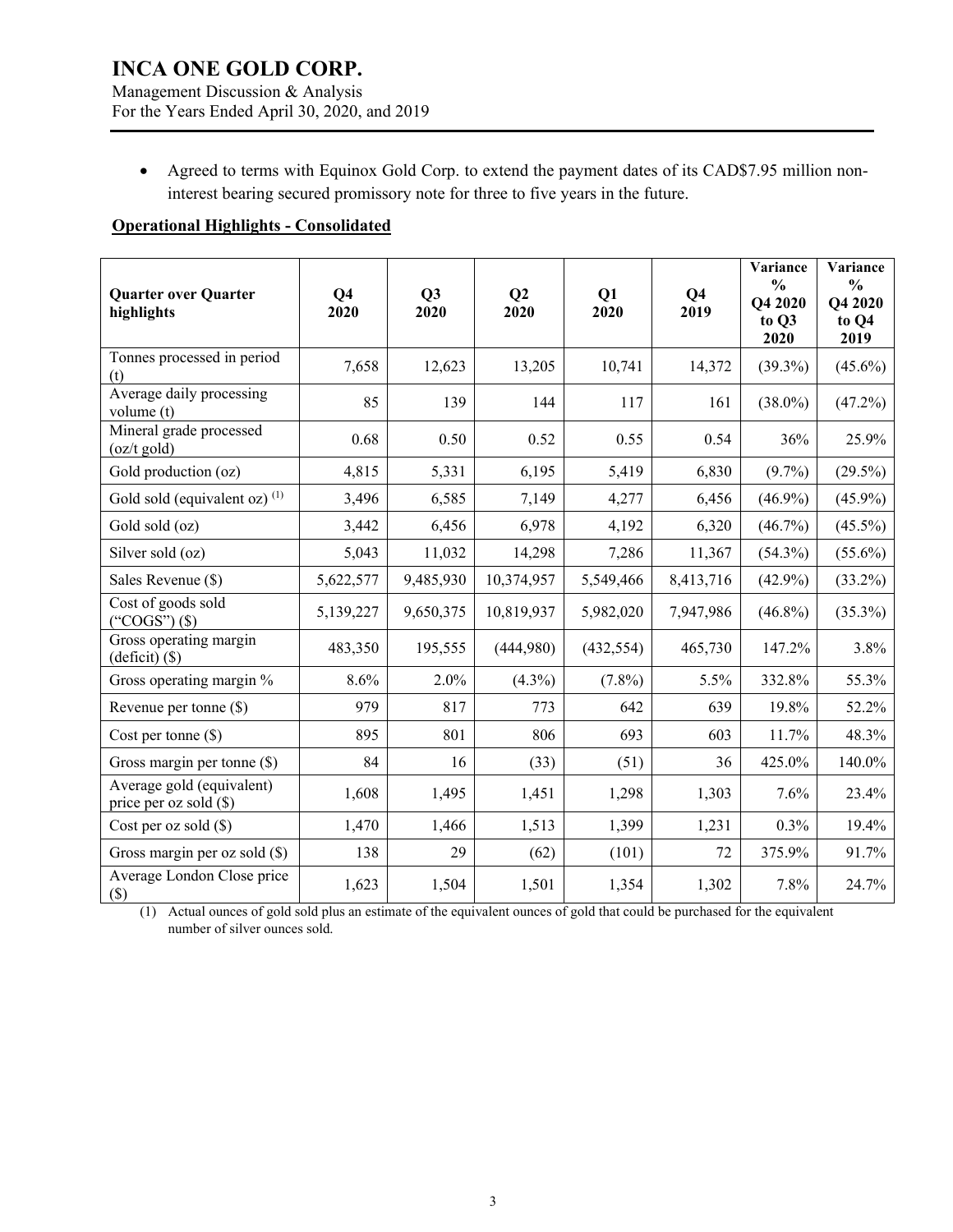## **Future Outlook**

The Peruvian Government's COVID-19 pandemic emergency decrees continue to restrict the transportation of mineral throughout Peru. Because of the limited deliveries and COVID-19 protocols in place at both Kori One and Chala One, operations were scaled back to one shift per day at each plant to reduce overhead costs.

At Kori One, milling operations are on-going and are under strict supervision to provide the safest environment possible for employees and for mining partners to continue the supply chain as permitted by the Mining Ministry. At Chala One, desorption and smelting activities are working and recently the Company has reopened operations at Chala One to receive gold bearing mineral. Processing operations at Chala One continue to be temporarily suspended but the Company as looking at options for removing the suspension in the near future. All non-essential staff continue to work remotely, where possible.

Although there are restrictions in place for transportation and delays in the delivery of some supplies, the Company continues to export doré within this current environment while paying special attention to the health and safety of its clients and its employees at all times.

The Company used the slowdown period since early March to perform a number of updates to its processing facilities. At Chala One, management was able to fine-tune its systems, implement process improvements and complete necessary maintenance. Down time in between processing days at Kori One allowed for an extra clean out of the ball mills and tanks, providing additional ounces for smelting and export. Completing these necessary updates and maintenance in advance of a return to normal industrial activities is anticipated to improve efficiency and productivity at both plants in the future.

In addition, the small-scale mining market in Peru is showing encouraging signs of recovery, as more miners are looking to enter the industry and formalize to take advantage of the recent upswing in the gold and precious metals market. Gold bearing mineral deliveries have seen a modest increase in the past four weeks and averaging approximately 82 tonnes per day (approximately 2300 tonnes). The indications are that many of the small scale mining areas are slowly beginning to open. The Company is working with the communities around these small scale mining areas to provide masks, cleaning supplies and assisting with education about Covid-19 protocols in order to build support with those that control the roads and transportation.

The Company believes that the supply agreement recently announced with PPX Mining Corp ("PPX") will provide a foundational supply of material for processing over the remaining months of 2020 and into 2021. As PPX ramps up production, Inca One can meet their needs for processing capacity and leverage this capacity into additional sales. The first deliveries from PPX are expected in the coming weeks.

Additionally, the Company has launched its XplorTracker ("Xplor") project as part of new initiative to expand gold production at Kori One and Chala One. The project is aimed at advancing its mineral buying and securing future supplies of gold bearing mineral for processing.

Drawing on the prior 6 years of actively testing and buying mineral consisting of more than 20,000 samples from across the country, Inca One has accumulated an extensive database of samples from gold bearing mineral, including grade, type, quality and concession coordinates. Furthermore, through positive and transparent business ethics and by employing best practices, Inca One has built extensive relationships with the small-scale miners throughout the country, enabling the 'mapping' of these mines throughout Peru. Through systematic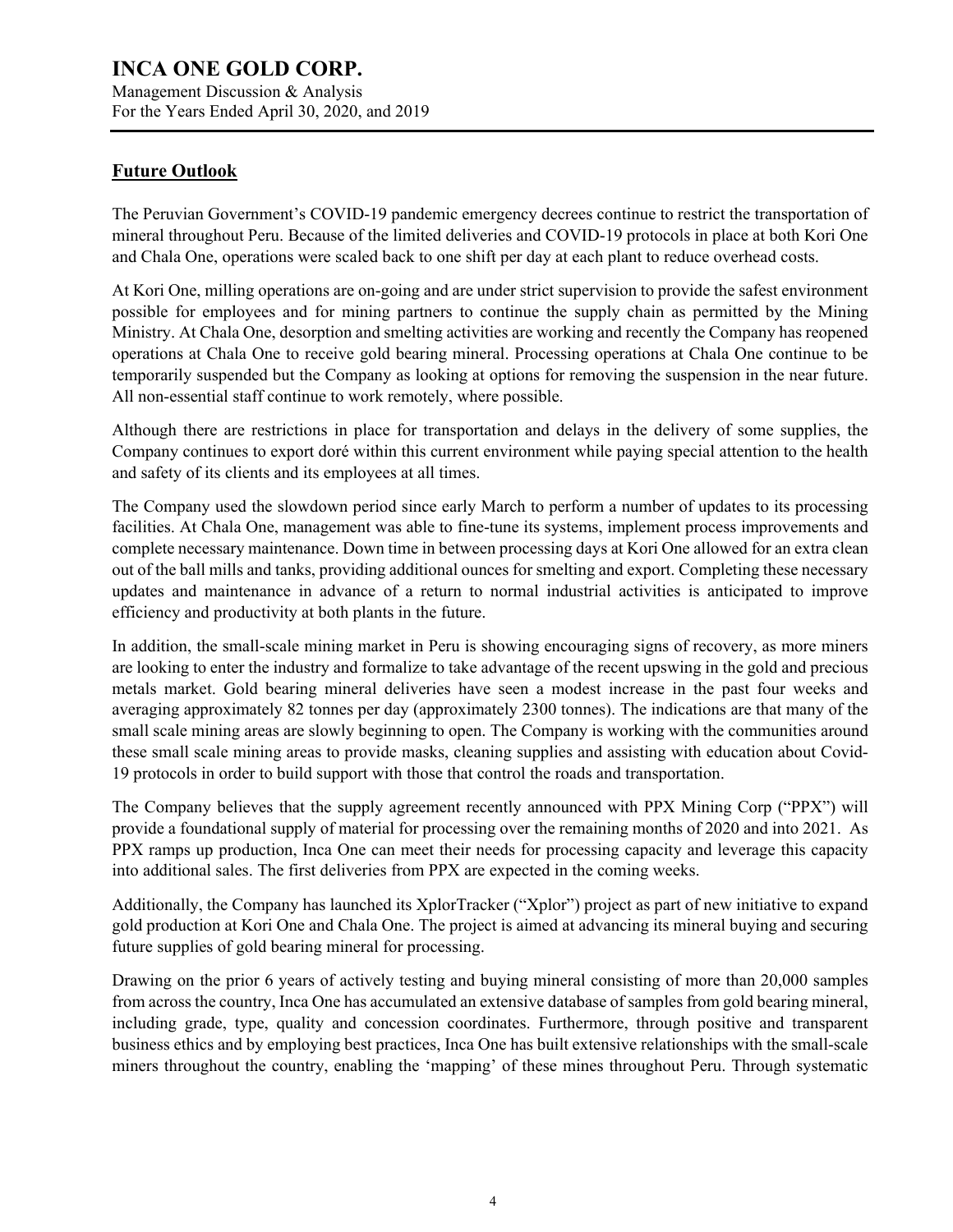Management Discussion & Analysis For the Years Ended April 30, 2020, and 2019

analysis and plotting of data within Xplor, the Company will look to engage further with titleholders to create additional and mutually beneficial business arrangements.

In the first phase of this project, Inca One will look to secure mineral rights for district-scale land positions within the Peruvian Gold Belts (PGB) by analyzing the results from the small-scale miners that are actively mining gold and currently bringing their mineral to either the Kori One or Chala One plants. Peru is famous for these gold belts and the three dominant PGB's that contribute to Peru's gold production stretch from over a few hundred kilometres in length up to 1,700 km. Peru has been actively mining for several centuries, is the largest Latin American gold producer and was ranked the 6th largest gold producer in the world for 2018. Once these land positions are secured by Inca One, the Company will carry out limited exploration programs to determine suitable projects that can be optioned out for future work programs and ultimately define economic gold resources on these gold properties.

The Company's objective with this program is to deploy strategies that will allow for the direct purchase, investment, or other partnership arrangements to help advance these mining projects or concessions. Additional opportunities for Inca One may be to act as a facilitator assisting in the formalization of miners or titleholders and their environmental improvements and geological information. The end goal with Xplor will be to guarantee additional future supplies of mineral to Inca One processing facilities fueling the Company's growth.

In addition to the PPX supply agreement and the Xplor project, which will help Inca One stabilize its plant supply, the Peruvian Government commenced a four month amnesty period beginning January 15, 2020 allowing new and existing mining operations another opportunity to register with the Ministry of Energy and Mines, to demonstrate their compliance with environmental and safety regulations and remit taxes on sales of extracted minerals. As indicated, this represented a renewed window of opportunity within the mining sector to potentially increase the market supply of mineral rich material and expand our customer base.

The initial results from re-opening the formalization process have been positive as the number of miners registered has grown 22% to an estimated 66,000 in March 2020, from approximately 54,000 as of January 2020. As a result of this significant growth of the small-scale mining market there are now more legal miners available for Inca One to expand its customer base and forge relationships with new customers that have achieved regulatory compliance within this program.

The Company is also working towards launching its online bullion store providing collectors and investors an opportunity to purchase gold directly from the Company.

Upon the onset of the global pandemic, Inca One recognized the immediate need for precious metal investors access to purchase gold and silver bullion. As a result, the Company views this as an ideal opportunity to begin selling its gold and silver directly to the retail bullion investor. With the official launch coming in the next couple of months, the Company's bullion store will initially offer 1-ounce gold coins and will add additional products, including silver options in the future. The Company will stamp and mint the inaugural, Peruvianthemed coins unique to the Inca One gold and silver bullion store.

The Company will become one of only a handful of public issuers to offer their own production in the form of gold coins. The bullion will exclusively be made available through Inca One's online bullion store. The Company will distribute its specialized, inaugural coins in a streamlined and user-friendly experience with worldwide shipping and order tracking.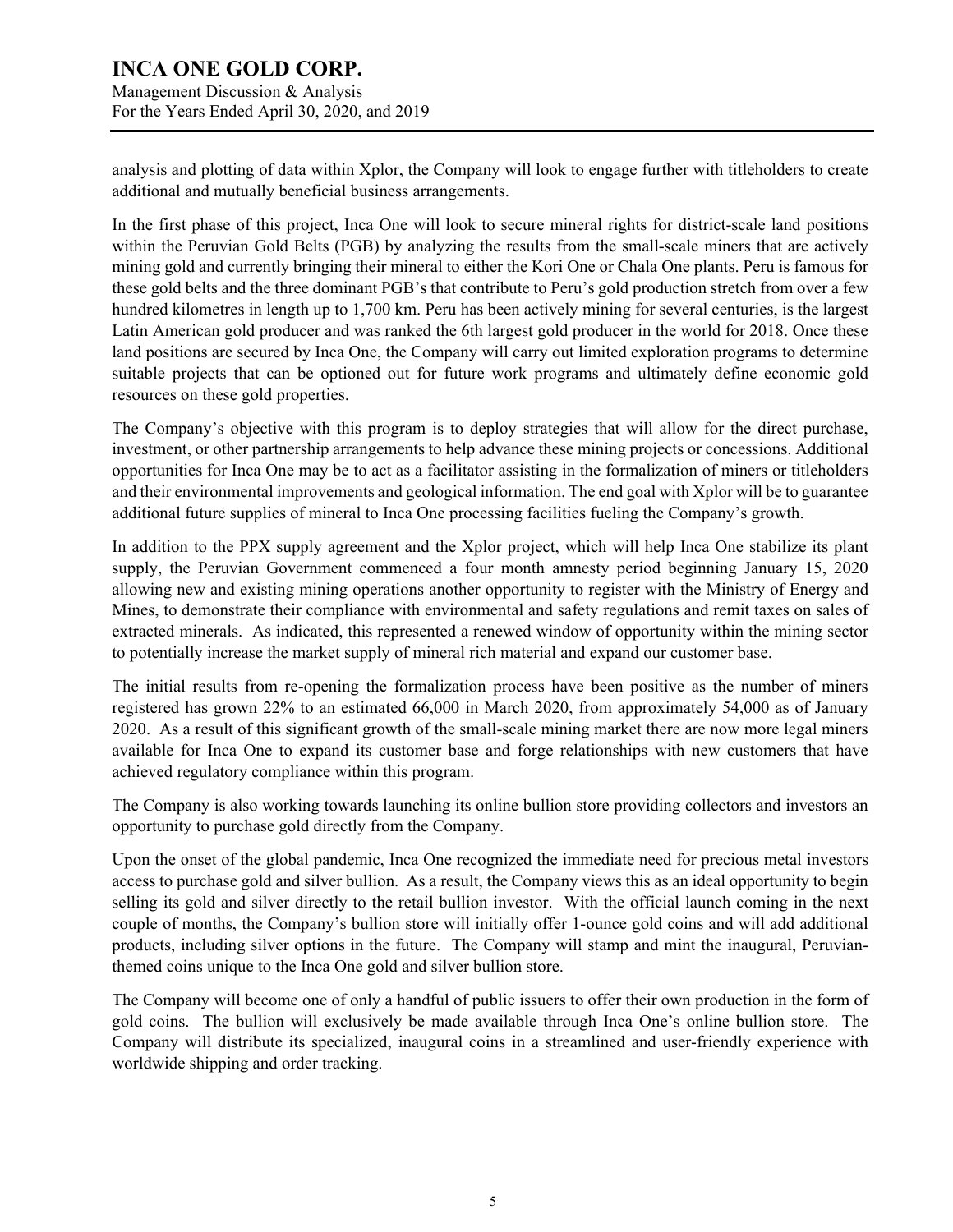For the Years Ended April 30, 2020, and 2019

Sales from the online bullion store are expected to provide increased margins to the Company from direct sales but, most importantly, will offer an intrinsic value through enhanced marketing and promotional opportunities. As an additional benefit to shareholders, it is the Company's intention to make the gold coins available to Inca One shareholders at a preferred rate. Furthermore, additional value will translate through to the Peruvian smallscale miners and solidify Inca One as the processor of choice, providing the best service and experience, whilst minimizing wealth extraction from the Peruvian economy.

Inca One has proven its ability over the years to adapt to evolving regulatory environments, meet COVID-19 related challenges and build a diversified framework for success across multiple strategic channels while expanding into key mining regions. Reduced levels of production due to COVID-19 has allowed management to focus and execute on strategic planning, which has been used to establish relationships with new mining partners, that should translate into increased future revenue and profitability. The Company has confidently developed industry leading compliance, is soon expanding operations with the production of premium gold finished products and has built and exceptional team of proven and experienced professionals focused on dramatically scaling operations in the second half of 2020 and beyond.

### **Selected Quarterly and Annual Information**

The following selected financial data with respect to the Company's financial condition and results of operations has been derived from the audited consolidated financial statements of the Company for the years ended April 30, 2020, 2019 and 2018 as applicable. The selected financial data should be read in conjunction with those financial statements and the notes thereto.

|                                                                      | Years Ended April 30, |                       |                |  |
|----------------------------------------------------------------------|-----------------------|-----------------------|----------------|--|
|                                                                      | 2020                  | 2019                  | 2018           |  |
|                                                                      |                       |                       |                |  |
| Revenue                                                              | 31,392,930            | 34,573,628            | 13,221,998     |  |
| Cost of goods sold                                                   | (31,591,559)          | (32, 279, 248)        | (13,543,848)   |  |
| Gross margin (deficit)                                               | (196, 629)            | 2,294,380             | (321, 850)     |  |
| Finance and other income (expense), net                              | (1,463,465)           | (753,320)             | (597, 996)     |  |
| Net loss for the period                                              | (4, 236, 473)         | (84, 491)             | (3,170,593)    |  |
| Net loss per share (basic and diluted)                               | (0.16)                | $(0.00)^{(1)}$        | $(0.35)^{(1)}$ |  |
| Other comprehensive loss                                             | (4, 014, 914)         | (67,908)              | (3,4089,861)   |  |
| (1)<br>Calculated on the basis to the post-consolidate share capital |                       |                       |                |  |
|                                                                      |                       | Years Ended April 30, |                |  |
|                                                                      |                       |                       |                |  |
|                                                                      | 2020                  | 2019                  | 2018           |  |
|                                                                      | S                     | \$                    | S              |  |
| Total assets                                                         | 22,508,395            | 24,057,897            | 9,648,096      |  |

| The following table sets out selected quarterly financial data from the Company's unaudited quarterly financial    |  |  |
|--------------------------------------------------------------------------------------------------------------------|--|--|
| statements for the last eight quarters. It is important to note that the working capital deficiency at January 31, |  |  |

Total current liabilities **11,686,029** 7,982,730 3,485,635 Total long term liabilities **5,300,277** 7,091,690 2,788,264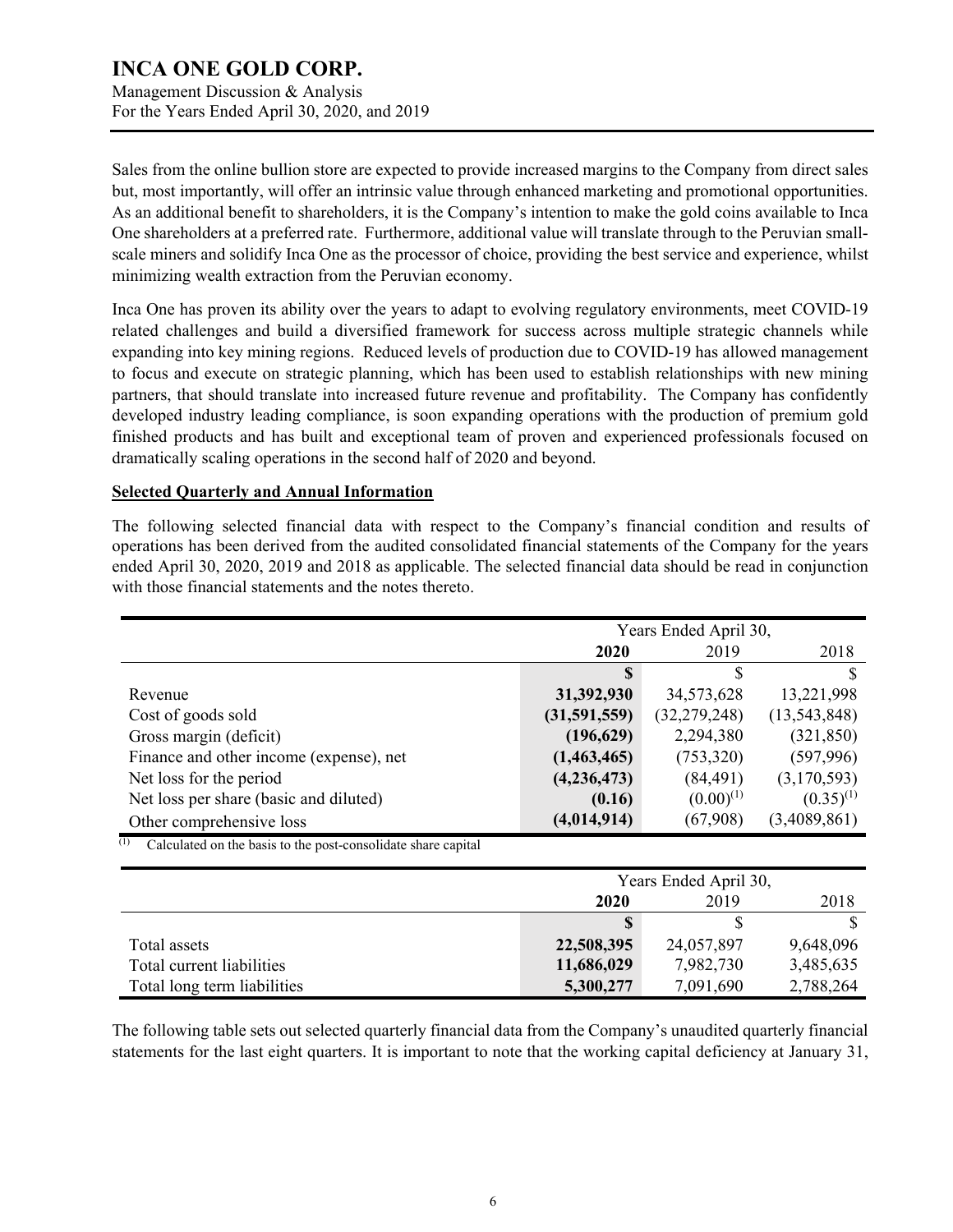Management Discussion & Analysis For the Years Ended April 30, 2020, and 2019

2020 and October 31, 2019 include approximately \$3.6 million of current liabilities that are non-interest bearing and payable in cash or shares at the Company's option.

| <b>Quarter ended</b>          | Working<br>capital<br>(deficiency) | <b>Total assets</b> | Long term<br><b>liabilities</b> | Net income<br>(loss) | <b>Basic gain</b><br>(loss) per<br>share $^{(2)}$ |
|-------------------------------|------------------------------------|---------------------|---------------------------------|----------------------|---------------------------------------------------|
|                               |                                    | S                   | S                               |                      | S                                                 |
| <b>April 30, 2020</b>         | (740, 443)                         | 22,508,395          | 5,300,277                       | (632, 912)           | (0.02)                                            |
| January 31, 2020              | (2,108,292)                        | 18,867,357          | 4,467,411                       | (726, 634)           | (0.03)                                            |
| October 31, 2019              | (1,835,724)                        | 20,442,144          | 4,415,066                       | (1,437,625)          | (0.05)                                            |
| July 31, 2019                 | 2,259,771                          | 24,175,991          | 7,344,978                       | (1,439,302)          | (0.05)                                            |
| April 30, 2019                | 3,417,245                          | 24,057,897          | 7,091,690                       | 1,204,566            | 0.05                                              |
| January 31, 2019              | 3,695,305                          | 21,251,543          | 8,522,216                       | 29,793               | 0.00                                              |
| October 31, 2018              | 3,010,284                          | 21,094,908          | 8,337,432                       | (1,132,371)          | (0.05)                                            |
| April 30, 2018 <sup>(1)</sup> | 776,225                            | 9,468,096           | 2,788,264                       | (1, 112, 921)        | (0.08)                                            |

(1) Amounts previous to Q1 2019 have been Restated to United States dollars

(2) Amounts previous to Q3 2020 have been recalculated to reflect the basic gain (loss) per share on a post consolidated basis.

#### **Results of Operations**

#### **Three months ended April 30, 2020 compared to three months ended April 30, 2019**

Revenue for Q4 2020 was \$5.6 million (Q4 2019 - \$8.4 million), and cost of goods sold was \$5.1 million (Q4 2019 – \$7.9 million) resulting in a gross operating margin of \$0.5 million (Q 2019 – gross operating margin of \$0.5 million).

During Q4 2020, the Company reported a net loss of \$0.6 million, a decrease of \$1.8 million compared to net earnings of \$1.2 million during Q4 2019. During Q4 2019 the company recognized a one-time bargain purchase gain of \$1.5 million related to the acquisition of Anthem United. That combined with increase finance costs of \$0.4 million in Q4 2020 explains the difference.

#### **Year ended April 30, 2020 compared to April 30, 2019**

Revenue for YE 2020 was \$31.4 million (YE 2019 - \$34.6 million), and cost of goods sold was \$31.6 million (YE 2019 – \$32.3 million) resulting in a gross operating deficit of \$0.2 million (YE 2019 – gross operating margin of \$2.3 million). The gross operating margin decreased in \$2.5 million as is mainly due to a decrease of production and gold sales from the prior year and generally more competitive commercial terms for purchasing high-grade gold mill feed.

During YE 2020, the Company reported a net loss of \$4.2 million, an increase in net loss by \$4.1 million compared to a net loss of \$0.1 million during YE 2019. This change is partially explained by a combination of the decrease in gross operating margin of \$2.5 million, the decrease in corporate and administrative expenses of \$0.3 million, the increase in finance and other expenses of \$0.7 million, the decrease in bargain purchase on acquisition of Anthem United of \$1.5 million and the combination of a reduction in business development expense of \$0.1 and the increase of restructuring gain of \$0.1 million.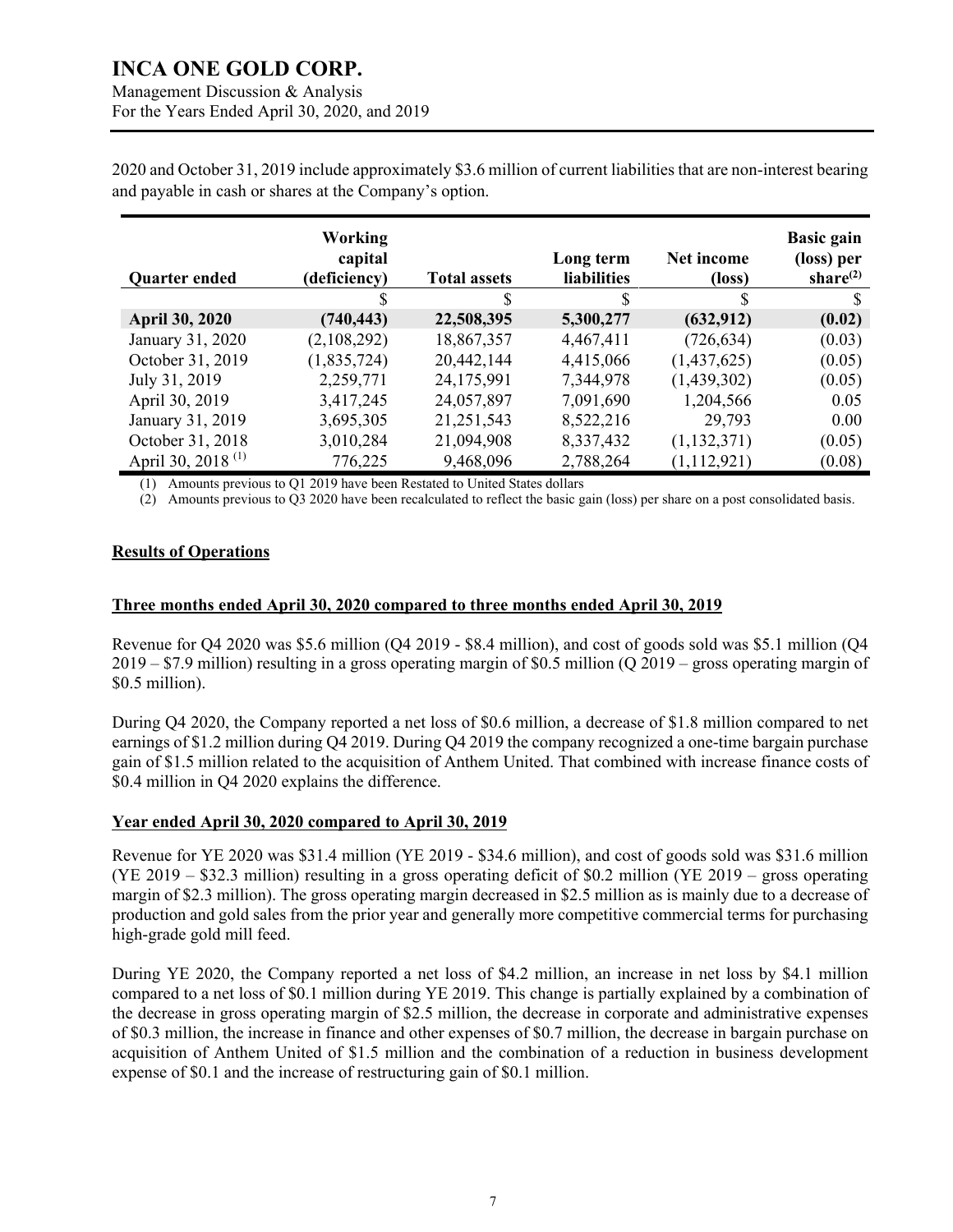Management Discussion & Analysis For the Years Ended April 30, 2020, and 2019

#### **Liquidity and Capital Resources**

As at April 30, 2020, the Company financed its operations and met its capital requirements primarily through the re-investment of operational cash flows from the Chala One and the Kori One plants.

The Company had cash of \$3.7 million at April 30, 2020, representing an increase of \$1.9 million compared to cash of \$1.8 million as at April 30, 2019 and working capital deficiency of \$0.7 million at April 30, 2020 representing decrease of \$4.1 million when compared to a working capital of \$3.4 million as at April 30, 2019.

The decrease in the working capital is mainly attributable to the combined effect of:

- the reclassification of approximately \$3.1 million from non-current liabilities to current liabilities, which includes \$2.8 million of contractual liabilities as result of the acquisition of Anthem United and \$0.3 million of secured debentures,
- cash loss from operations and debt service cost of approximately \$1.6 million,
- additions to property, plant and equipment of approximately \$0.3 million, and
- the decrease in the derivative financial liability by approximately of \$0.9 million.

It is important to note that the working capital deficiency at April 30, 2020 includes \$3.3 million of current liabilities that are non-interest bearing and payable in cash or shares at the Company's option to Equinox Gold Corp. ("Equinox") as a result of the acquisition of Anthem United. Although the debt is presented as a current liability, the Company has elected to pay the debt in shares and therefore the debt will be settled at some date in the future, and subject to Equinox's ownership of Inca One Shares not exceeding 19.99% of the outstanding Inca One Shares (the "Equinox Ownership Limit"). At April 30, 2020, Equinox's Ownership Limit of 19.99% had been reached, therefore, the Company was not able issue additional shares for the current liability.

Management intends to continue funding operations, administration, debt and debt service costs and any capital requirements with the proceeds of the sale of gold doré and refined gold from the Company's Chala One and Kori One plants. Where required and depending on the strength of the junior resource markets, the Company will continue to be dependent on its capital resources to cover any deficiencies in working capital.

#### *Contractual Liabilities as a result of the Acquisition of Anthem United*

As a result of the acquisition of Anthem and Kori One, the Company issued a secured promissory note payable to Equinox as follows:

• CAD\$7.5 million payable to Equinox in three equal payments of CAD\$2.5 million on the first, second and third anniversaries of the completion of the Purchase Agreement to be paid in cash or Inca One Shares at the discretion of Inca One, based on the higher of CAD\$0.065 per share and the preceding 20-day volumeweighted average price of Inca One Shares, subject to Equinox Ownership Limit.

On August 20, 2019, the Company exercised its share payment election for the first installment and as at April 30, 2020 had issued 425,068 shares at CAD\$0.65 per share as partial payment of CAD\$0.28 million. The balance outstanding for the first installment as at April 30, 2020 was CAD\$2.22 million. Subsequent to April 30, 2020, the Company paid CAD\$0.77 million through the issuance of 1,187,333 shares at CAD\$0.65, reducing the balance outstanding for the first instalment to CAD\$1.45 million.

• CAD\$1.5 million payment to Equinox in cash on August 20, 2020.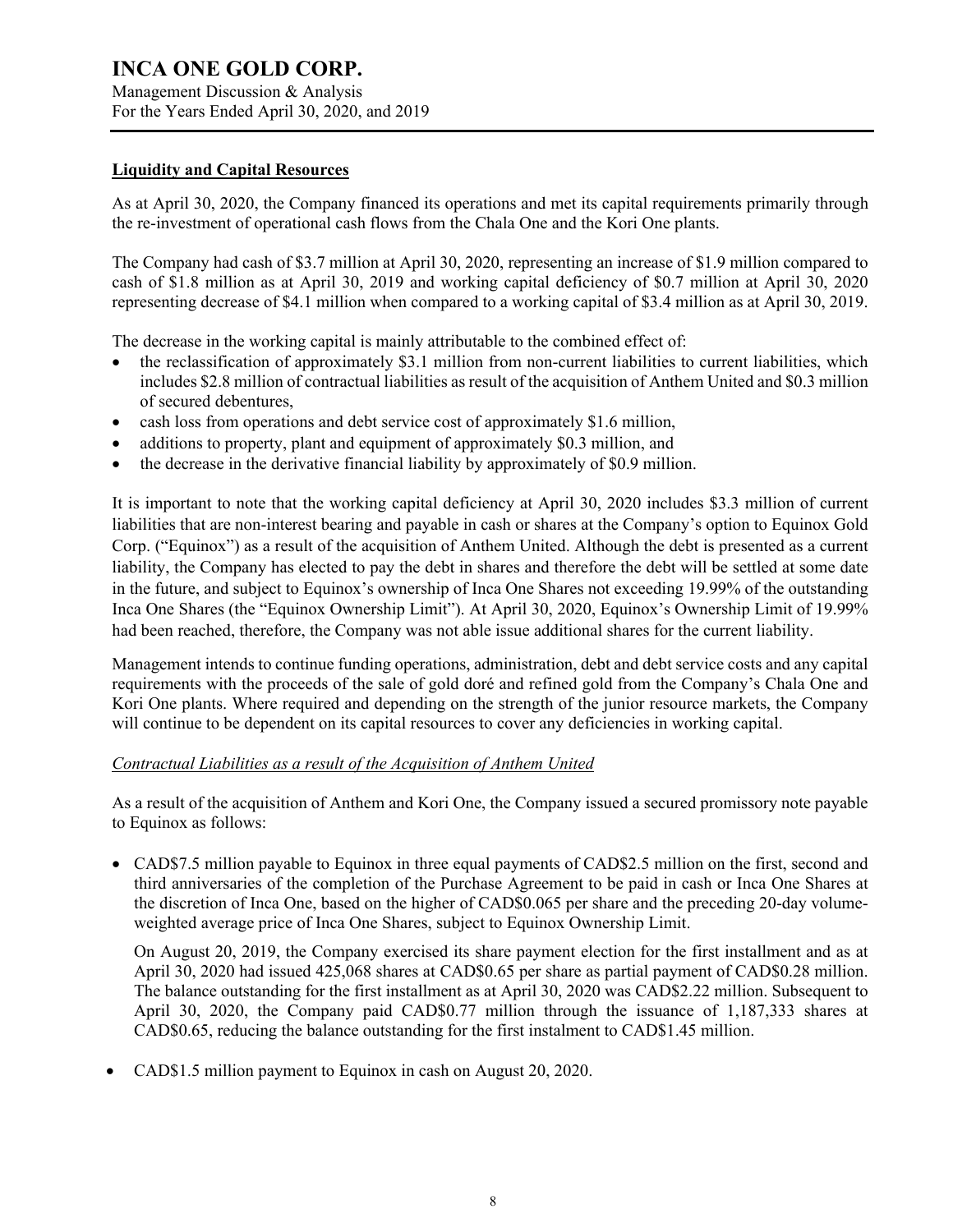As part of the transaction, the Company also agreed to the following contractual obligations:

- Payment of an amount equal to 50% of the Historical IGV recovered prior to the fifth anniversary of the Closing Date. During Q1 2020, the company recovered approximately \$2.4 million of Historical IGV, of which approximately \$1.2 million was payable to Equinox. During October 2019, the Company paid \$1.0 million.
- Payment in cash to Equinox on or before the August 20, 2021 for the difference between the amount of working capital at closing and \$3 million. Anthem's working capital at such date was approximately \$3.7 million, and therefore the estimated amount payable is \$0.7 million payable on August 20, 2021.

Subsequent to YE 2020, on August 18, 2020, the Company announced it had agreed to terms with Equinox to amend the payment dates of its existing non-interest bearing secured promissory note.

|                       | Amount (CAD\$) | Original payment dates | <b>Amended payment dates</b> |
|-----------------------|----------------|------------------------|------------------------------|
| First Installment     | \$1.45 million | August 20, 2019        | <b>August 20, 2023</b>       |
| Second Installment    | \$2.5 million  | August 20, 2020        | <b>August 20, 2024</b>       |
| Cash Only Installment | \$1.5 million  | August 20, 2020        | <b>August 20, 2022</b>       |
| Third Installment     | \$2.5 million  | August 20, 2021        | <b>August 20, 2025</b>       |
|                       | \$7.95 million |                        |                              |

The payment dates have been amended as follows:

Equinox has also agreed to extend the payment date for approximately US\$0.7 million related to a working capital loan, from August 20, 2021 to August 20, 2023.

Based on the amended payment dates and the April 30 2020 book values, approximately \$4.4 million will be reclassified to long-term liabilities in the first quarter of 2021, effectively increasing working capital by the same amount.

#### Share Issuances

On August 20, 2019 the Company issued 160,733 shares as partial payment of the installment due to Equinox as part of the consideration for the acquisition of Anthem United Inc.

On March 16, 2020 the Company:

- Issued 1,058,020 shares for debt totaling \$0.21 million.
- Repriced 4,540,001 warrants that were issued pursuant to a private placement on January 31, 2018. The warrants had an original exercise price of CAD\$1.00 and have been repriced to CAD\$0.40. The warrants were subject to an accelerated expiry of 30 days after 10 consecutive trading days closing above CAD\$0.50. Subsequent to year end, 4,452,301 warrants were exercised for total proceeds of CAD\$1.8 million.

On April 28, 2020 the Company issued 264,335 shares as partial payment of the installment due to Equinox as part of the consideration for the acquisition of Anthem United Inc.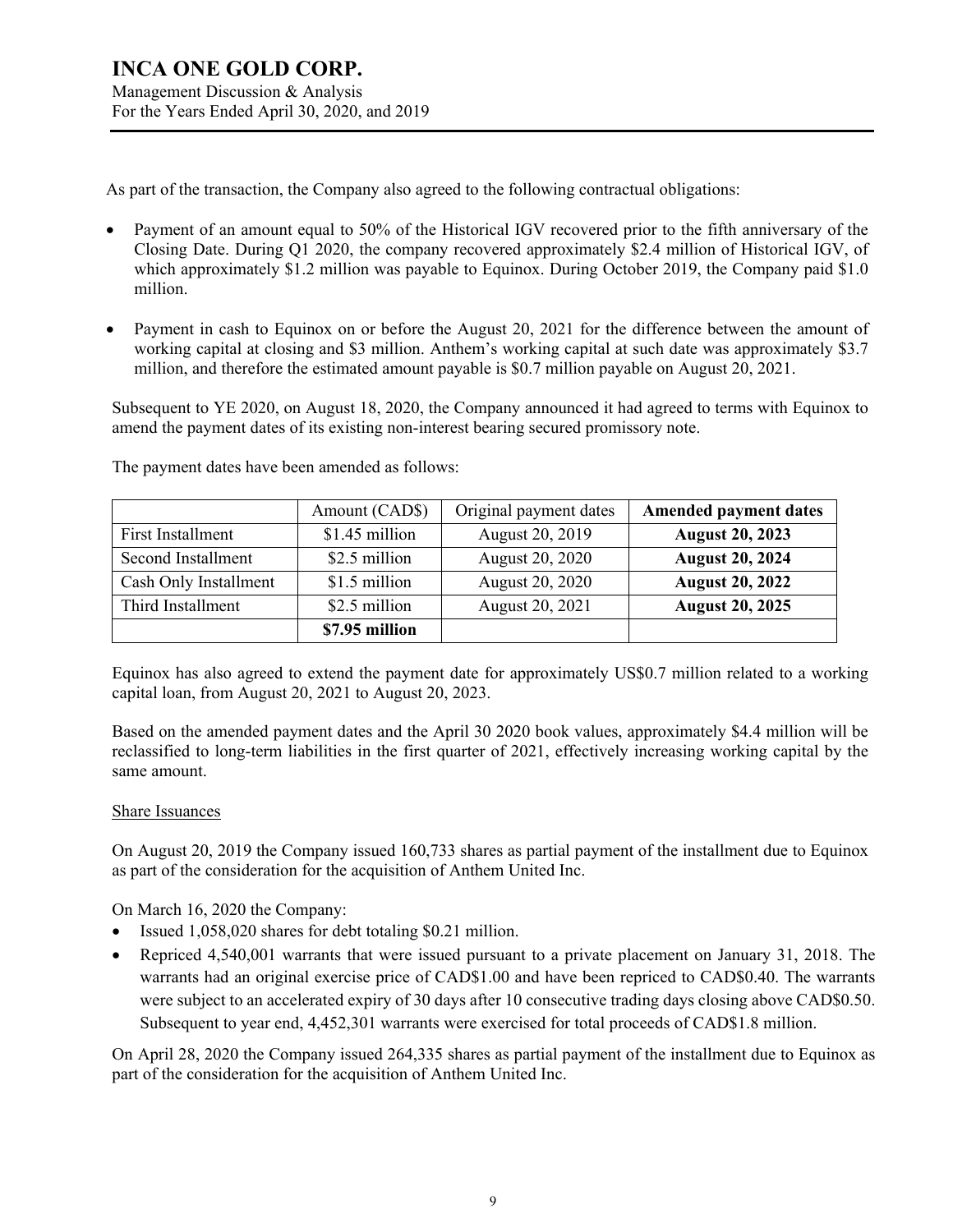Management Discussion & Analysis For the Years Ended April 30, 2020, and 2019

#### **Summary of Outstanding Share Data**

As at the date of this MD&A, the Company had 34,256,677 common shares issued and outstanding, 2,045,000 share-based options (with exercised prices ranging between CAD\$0.19 to CAD\$1.00) and 1,158,293 warrants outstanding (with exercise prices ranging between CAD\$0.18 and CAD\$12.60 per share). The fully diluted shares outstanding at the date of this MD&A is 37,259,970.

#### **Transactions with Related Parties**

#### **(a) Related Party Transactions**

The Company's related parties consist of the Company's directors, officers and companies associated with these individuals including the following:

- A company owned by Edward Kelly, the Company's CEO (also a director).
- A company owned by Mark Wright, the Company`s VP Operations & New Projects.

The following expenditures were charged by related parties during the years ended April 30, 2020 and 2019:

|                                          | Years Ended April 30, |         |  |
|------------------------------------------|-----------------------|---------|--|
|                                          | 2019<br>2020          |         |  |
|                                          |                       |         |  |
| Management, salaries and consulting fees | 386,506               | 589,020 |  |
| Director fees                            | 28,432                | 29,364  |  |
| Share-based payments                     | 71,243                | 114,154 |  |
|                                          | 486,181               | 732,538 |  |

Consulting and management fees were paid to companies controlled by the CEO and VP Operations & New Projects.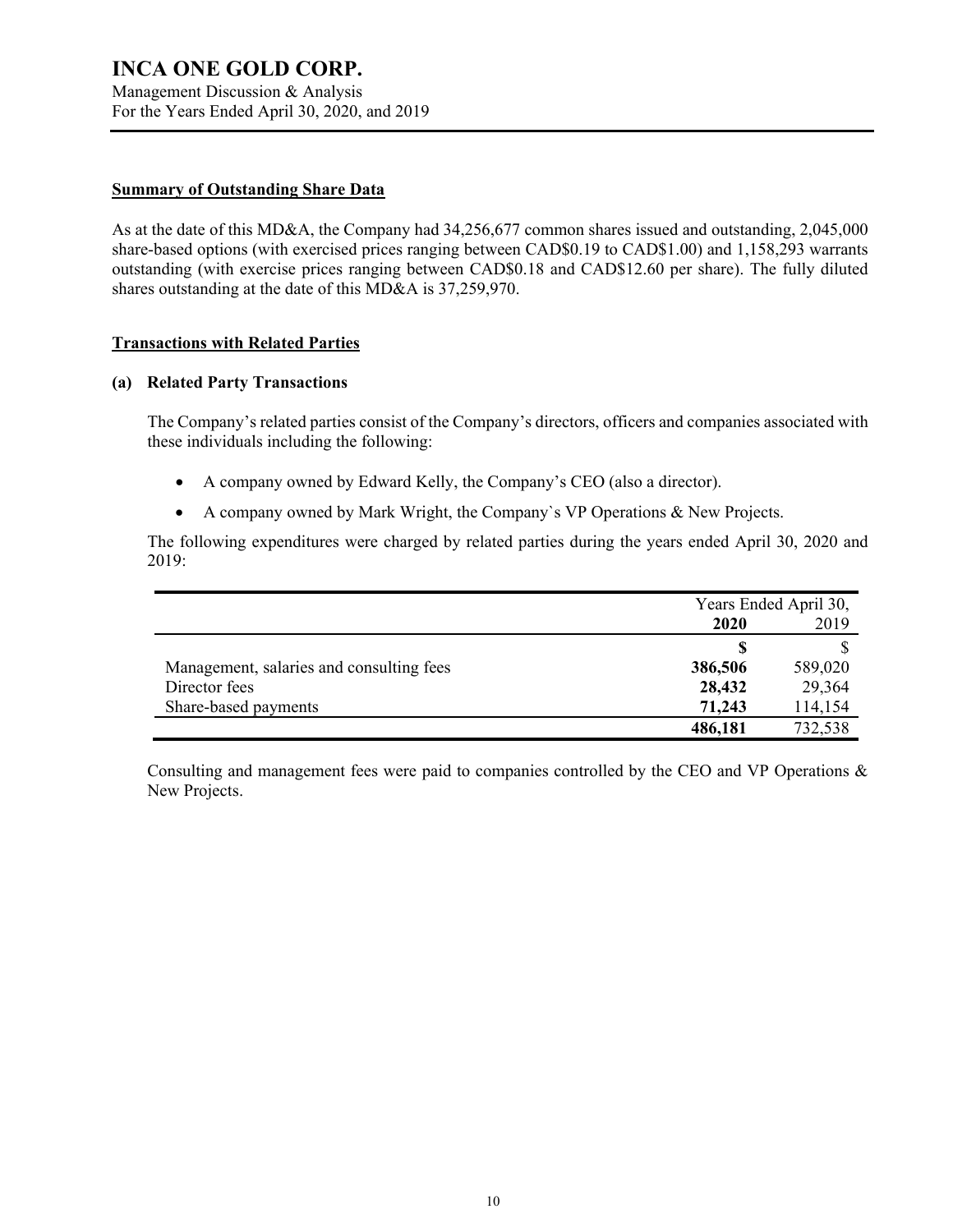#### **(b) Compensation of Key Management Personnel**

The Company's key management personnel have authority and responsibility for planning, directing and controlling the activities of the Company and includes the Directors, CEO, CFO, and VP Operations & New Projects. Compensation in respect of services provided by key management consists of consulting and management fees paid to companies controlled by the CEO and VP Operations & New Projects and by the issue of options. The compensation for key management personnel paid as management were for the years ended April 20, 2020 and 2019 as follows:

|                      |         | Years Ended April 30, |  |
|----------------------|---------|-----------------------|--|
|                      | 2020    | 2019                  |  |
|                      |         |                       |  |
| Management fees      | 236,861 | 236,861               |  |
| Salaries             | 149,645 | 149,645               |  |
| Share-based payments | 46,128  | 46,128                |  |
|                      | 432,634 | 432,634               |  |

#### **(c) Related Party Balances**

All related party balances payable, including for business expenses reimbursements, annual bonuses approved by the board of directors, and for services rendered as at April 30, 2020 are non-interest bearing and payable on demand, and are comprised of \$0.3 million (April 30, 2019 - \$0.12 million) payable to the CEO and a company controlled by the CEO, \$0.3 million (April 30, 2019 - \$0.11 million) payable to the CFO and \$0.3 million payable (April 30, 2019 – \$0.02 million payable) to the Directors or companies controlled by the Directors.

#### **Commitments**

In addition to the commitments in connection with the Company's financings, the Company has:

- a three-year rent agreement for its corporate office in Lima, Peru, with a monthly payment of \$3,574 and termination date on July 31, 2021, and
- a five-year rent agreement for its corporate office in Vancouver, Canada with a monthly fee of CAD\$3,768 and termination date on July 31, 2023.

On March 16, 2020 the Company reached an agreement to restructure its Derivative Financial Liability, for which it had an obligation to deliver 742 ounces of gold to several related parties (the "Creditors") of the Company. The value of the gold deliverable under the Gold Agreements was approximately \$1.1 million based on the price of gold at the date of the Gold Agreements and was payable on demand. The Creditors agreed to restructure the Gold Agreements (the "Loan Restructuring") in exchange for notes payable (the "Notes") in the amount of \$0.93 million, representing a reduction in the liabilities of the Company of approximately \$0.17 million. The Notes have a three-year term and bear interest at an annual rate of 10%. The Notes are repayable at any time at the Company's option and are secured by general security agreements.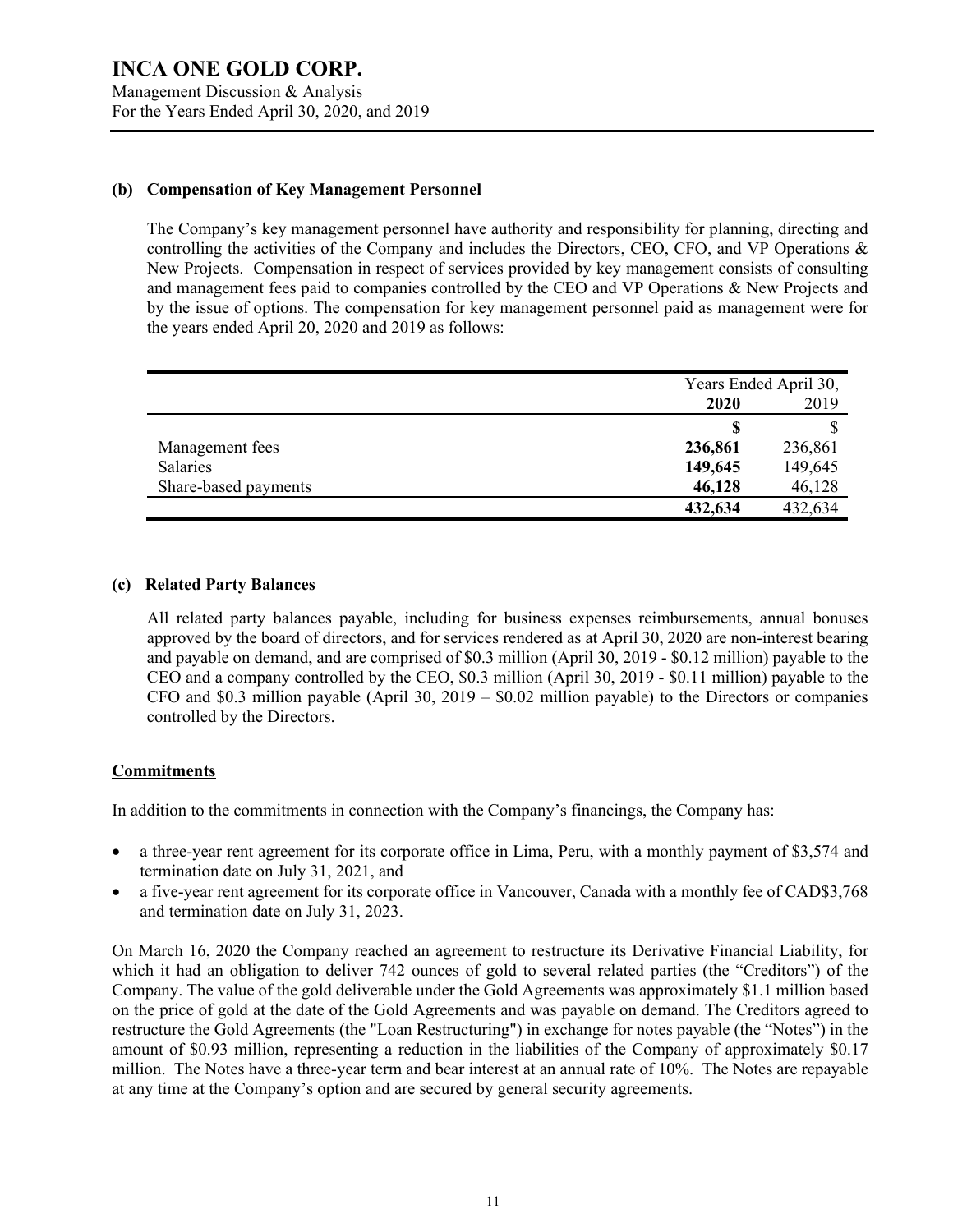As partial consideration for the Loan Restructuring, the Company issued an aggregate of 1,388,889 warrants (the "Bonus Warrants") to the Creditors. Each Bonus Warrant entitles the holder to acquire one common share of the Company at a price of CAD\$0.18 per share with expire date on March 16, 2023.

As at April 30, 2020 the Company had commitments to sell approximately 2,278 ounces of gold doré to third parties, which was settled subsequent to April 30, 2020 through the delivery of gold. At April 30, 2020 the fair value of these commitments is \$3.2 million. Additionally, the Company received advances of \$0.50 million to be offset against future sales of gold doré. Both amounts, totaling \$3.7 million (April 30, 2019 - \$1.8 million) have been included as deferred revenues.

A summary of undiscounted liabilities and future operating commitments on April 30, 2020 are as follows:

|                                                         |              | Within One | One to Five |
|---------------------------------------------------------|--------------|------------|-------------|
|                                                         | <b>Total</b> | Year       | Years       |
| <b>Maturity analysis of financial liabilities</b>       | \$           | \$         |             |
| Accounts payable and accrued liabilities                | 3,150,839    | 3,150,839  |             |
| Secured debentures                                      | 2,354,620    | 300,000    | 2,054,620   |
| Contractual liabilities as result of the acquisition of |              |            |             |
| Anthem United                                           | 6,730,393    | 4,572,830  | 2,157,563   |
|                                                         | 12,235,852   | 8,023,669  | 4,212,183   |
| <b>Commitments</b>                                      |              |            |             |
| Office lease rental                                     | 166,012      | 77,473     | 88,539      |
| Gold sale deferred revenue                              | 3,726,500    | 3,726,500  |             |
| Asset retirement and reclamation obligations            | 1,088,094    |            | 1,088,094   |
|                                                         | 4,980,606    | 3,803,973  | 1,176,633   |
|                                                         | 17,216,458   | 11,827,642 | 5,388,816   |

#### Contingent Debenture

In September 2016, the Company completed a comprehensive capital restructuring which involved: (i) negotiating with debt holders to reduce long and short term debt, (ii) a private placement to provide sufficient working capital to ramp-up operations at the Chala Plant; and (iii) consolidating the Company's shares. As result of this restructuring, the Company issued a \$0.78 million contingent debenture certificate (the "Contingent Debenture"), which only becomes payable on the date that the Company achieves two production milestones including (i) achieving 300 tonnes per day mineral processing capacity in Peru, and (ii) achieving three months of 200 tonnes per day average daily production. Upon reinstatement, the Contingent Debenture will have a 12% annual interest rate paid quarterly in arrears, twelve-month term to maturity, certain early redemption features, and a general security agreement will be issued. If the performance milestones are not achieved before August 31, 2026, the Contingent Debenture will be cancelled.

As at April 30, 2020, the value of the contingent debenture was \$nil because the Company has not achieved three months of consecutive 200 tonnes per day average daily production. However, the first milestone of 300 tonnes per day mineral processing capacity in Peru was achieved as a result of the acquisition of Anthem.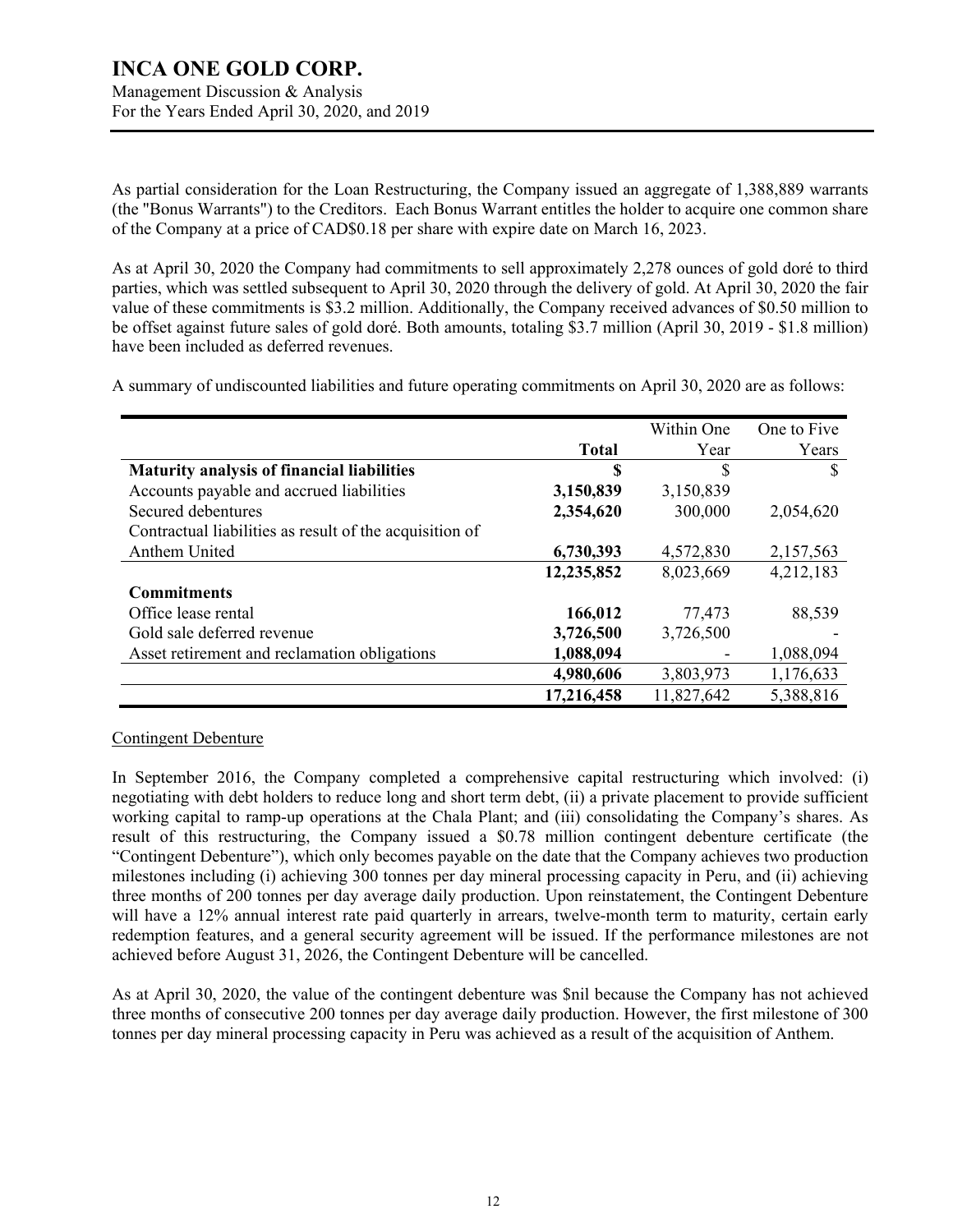#### **Fair Value of Financial Instruments**

As at April 30, 2020, the Company's financial instruments consist of cash, receivables, long term receivables, accounts payable and accrued liabilities, promissory notes payable, contractual liabilities as result of the acquisition of Anthem United, secured debentures and notes payable.

IFRS requires disclosures about the inputs to fair value measurements for financial assets and liabilities recorded at fair value, including their classification within a hierarchy that prioritizes the inputs to fair value measurement.

The three levels of hierarchy are:

- Level 1 Unadjusted quoted prices in active markets for identical assets or liabilities;
- Level 2 Inputs other than quoted prices that are observable for the asset or liability, either directly or indirectly; and
- Level 3 Inputs for the asset or liability that are not based on observable market data.

As at April 30, 2020, the Company believes that the carrying values of the financial instruments noted above approximate their fair values because of their nature and relatively short maturity dates or durations or their interest rates approximate market interest rates. The gold delivery contracts, being a derivative financial liability, have been assessed on the fair value hierarchy described above and are classified as Level 2.

#### **Financial Instruments Risk**

The Company's financial instruments are exposed in varying degrees to a variety of financial risks. The Board approves and monitors the risk management processes:

*(i) Credit risk*

Credit risk exposure primarily arises with respect to the Company's cash and receivables. The risk exposure is limited because the Company places its instruments in banks of high credit worthiness within Canada and continuously monitors the collection of other receivables.

*(ii) Liquidity risk*

Liquidity risk is the risk that the Company cannot meet its financial obligations as they become due. The Company's approach to managing liquidity is to ensure as far as possible, that it will have sufficient liquidity to settle obligations and liabilities when they become due. As at April 30, 2020, the Company had cash of \$3.7 million (April 30, 2019 - \$1.8 million) and current working capital deficit of \$0.7 million (April 30, 2019 – working capital of \$3.4 million) with total liabilities of \$17 million (April 30, 2019 - \$15.1 million).

A summary of the Company's future operating commitments is presented above under the Commitments and Contingencies section.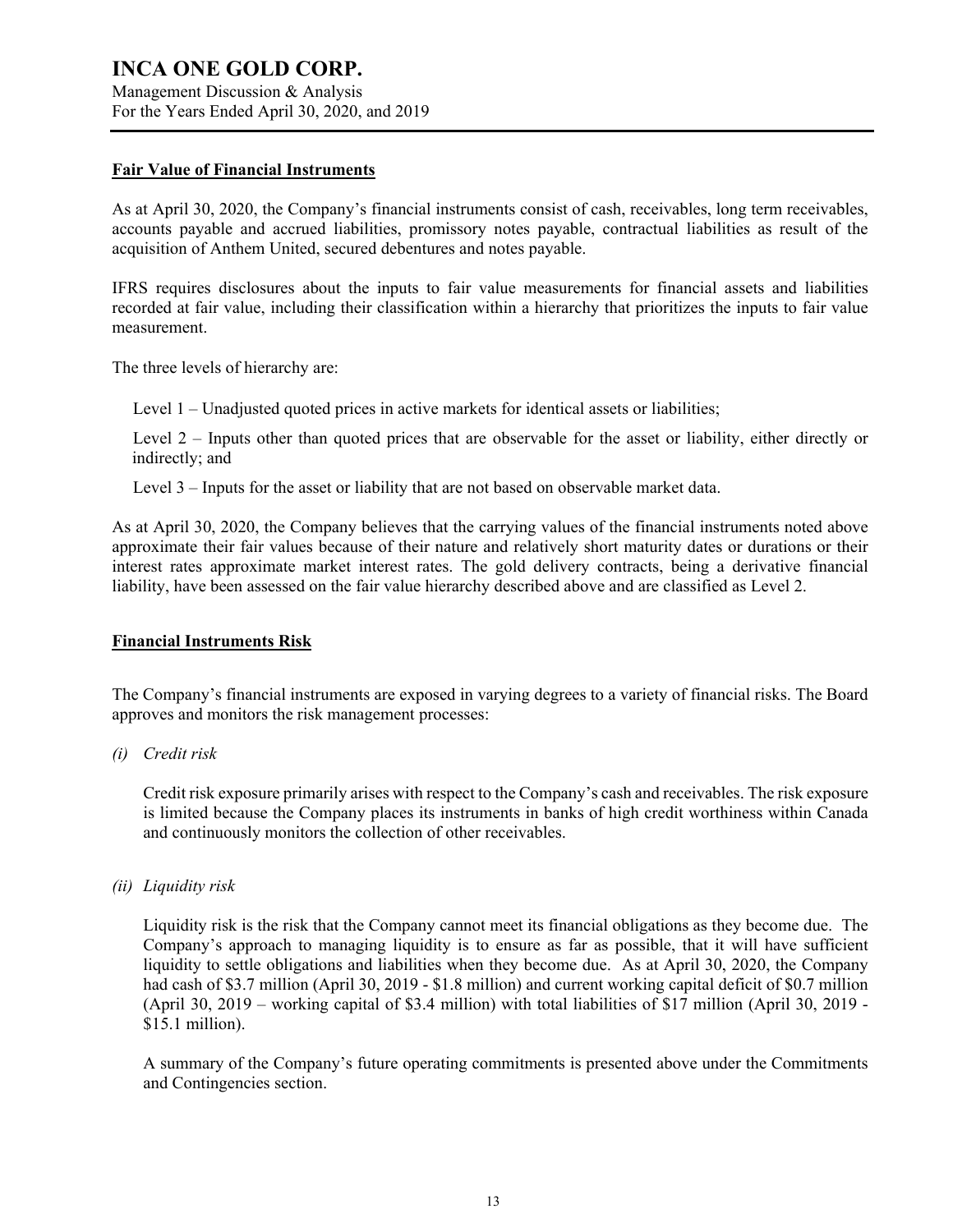#### *(iii) Market risk*

a. Interest rate risk

Interest rate risk is the risk that the fair value or future cash flows of a financial instrument will fluctuate because of changes in market interest rates.

The Company invests cash in guaranteed investment certificates at fixed or floating interest rates in order to maintain liquidity while achieving a satisfactory return for shareholders. A change of 100 basis points in the interest rates would not be material to the financial statements. At April 30, 2020, the Company had no variable rate debt.

b. Foreign currency risk

Foreign exchange risk is the risk that the fair value of future cash flows of a financial instrument will fluctuate because of the changes in the foreign exchange rates. The Company is exposed to the financial risk related to the fluctuation of foreign exchange rates associated with the fluctuations in its Canadian dollar and the Peruvian New Sol ("Sol") bank accounts as well as the translation of foreign-held assets and liabilities at current exchange rates.

The Company's net exposure to the Canadian dollar and Sol on financial instruments, in US dollar equivalents, is as follows:

|                                                         | April 30,<br>2020 | April 30,<br>2019 |
|---------------------------------------------------------|-------------------|-------------------|
|                                                         | S                 | S                 |
| CAD dollar:                                             |                   |                   |
| Cash                                                    | 37,900            | 7,140             |
| Receivables                                             | 23,386            | 23,857            |
| Accounts payable and accrued liabilities                | (439474)          | (430,578)         |
| Secured debentures                                      | (1,124,620)       | (1,148,011)       |
| Contractual liabilities as result of the acquisition of |                   |                   |
| Anthem United                                           | (5,928,811)       | (5,813,425)       |
| Derivative financial liability                          |                   | (951,467)         |
| Net assets (liabilities)                                | (7, 431, 619)     | (8,312,484)       |
|                                                         |                   |                   |
| Sol:                                                    |                   |                   |
| Cash                                                    | 185,920           | 109,747           |
| Receivables                                             | 859,798           | 4,144,524         |
| Accounts payable and accrued liabilities                | (601,000)         | (625, 297)        |
| Net assets (liabilities)                                | 444,718           | 3,628,974         |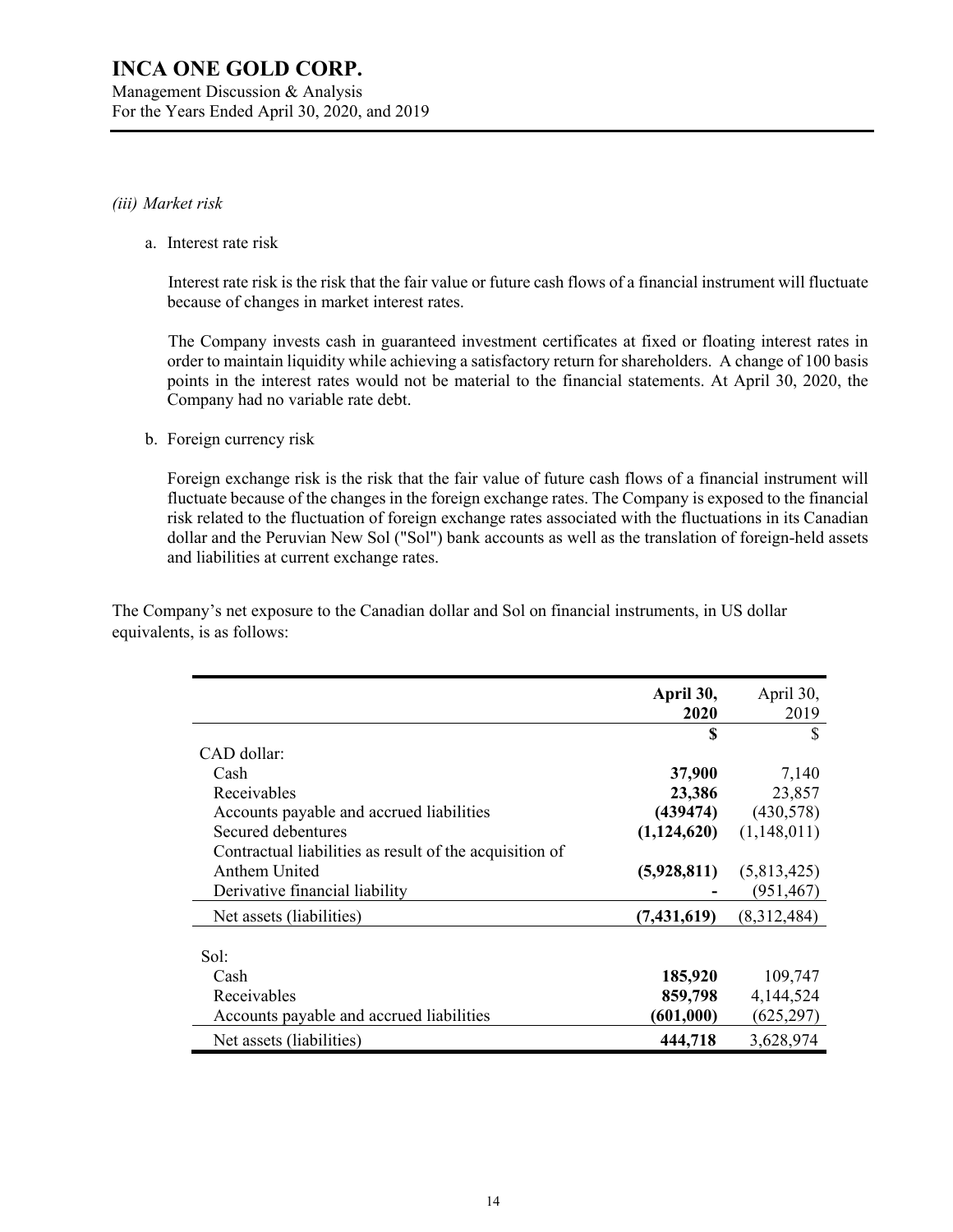Assuming all other variables constant, an increase or a decrease of 10% of the Canadian dollar against the US dollar, as of April 30, 2020 would have changed the Company's net loss by approximately \$0.79 million. Assuming all other variables constant, an increase or a decrease of 10% of the Peruvian sol against the US dollar, as of April 30, 2020 would have changed the Company's net loss by approximately \$0.05 million.

The Company had no hedging agreements in place with respect to foreign exchange rates.

c. Commodity price risk

Commodity price risk is the risk of financial loss resulting from movements in the price of the Company's commodity inputs and outputs. The Company's price risk relates primarily to: the spot price of gold for its derivative financial liability balance and future gold price expectations as it relates to sales revenues. The Company continuously monitors precious metal trading prices as they are included in projections prepared to determine its future strategy.

### **Off-Balance Sheet Arrangements**

The Company has not entered into any off-balance sheet arrangements.

### **Critical Accounting Policies, Estimates and Recent Accounting Pronouncements**

The preparation of the Company's consolidated financial statements in accordance with IAS 1, *Presentation of Financial Statements*, requires management to make certain critical accounting estimates and to exercise judgment that affect the accounting policies and the reported amounts of assets, liabilities and disclosure of contingent assets and liabilities at the date of the consolidated financial statements and reported amounts of revenues and expenses during the reporting period. Estimates and assumptions are continually evaluated based on historical experience and other factors, including expectations of future events that are believed to be reasonable under the circumstances. In the future, actual experience may differ from these estimates and assumptions. Revisions to accounting estimates are recognized in the period in which the estimates are revised and in any future periods affected. Uncertainty about these assumptions and estimates could result in outcomes that require a material adjustment to the carrying amounts of assets or liabilities in future periods.

Significant accounting judgments that management has made in the process of applying accounting policies which it considers have had the most significant effect on the amounts recognized in the consolidated financial statements include, but are not limited to going concern, title to and economic recoverability and probability of future economic benefits of exploration and evaluation assets, date of commencement of commercial production, and determination of functional currency. management considers the areas currently requiring a significant degree of estimation and assumption and which have a significant risk of resulting in a material adjustment to the carrying amount of assets and liabilities within the next financial year, to include, but not be limited to, the value attributed to share-based compensation, debentures with warrants, asset retirement and reclamation obligation, and deferred taxes.

These accounting policies and estimates are further discussed in the Company's annual audited consolidated financial statements on April 30, 2020.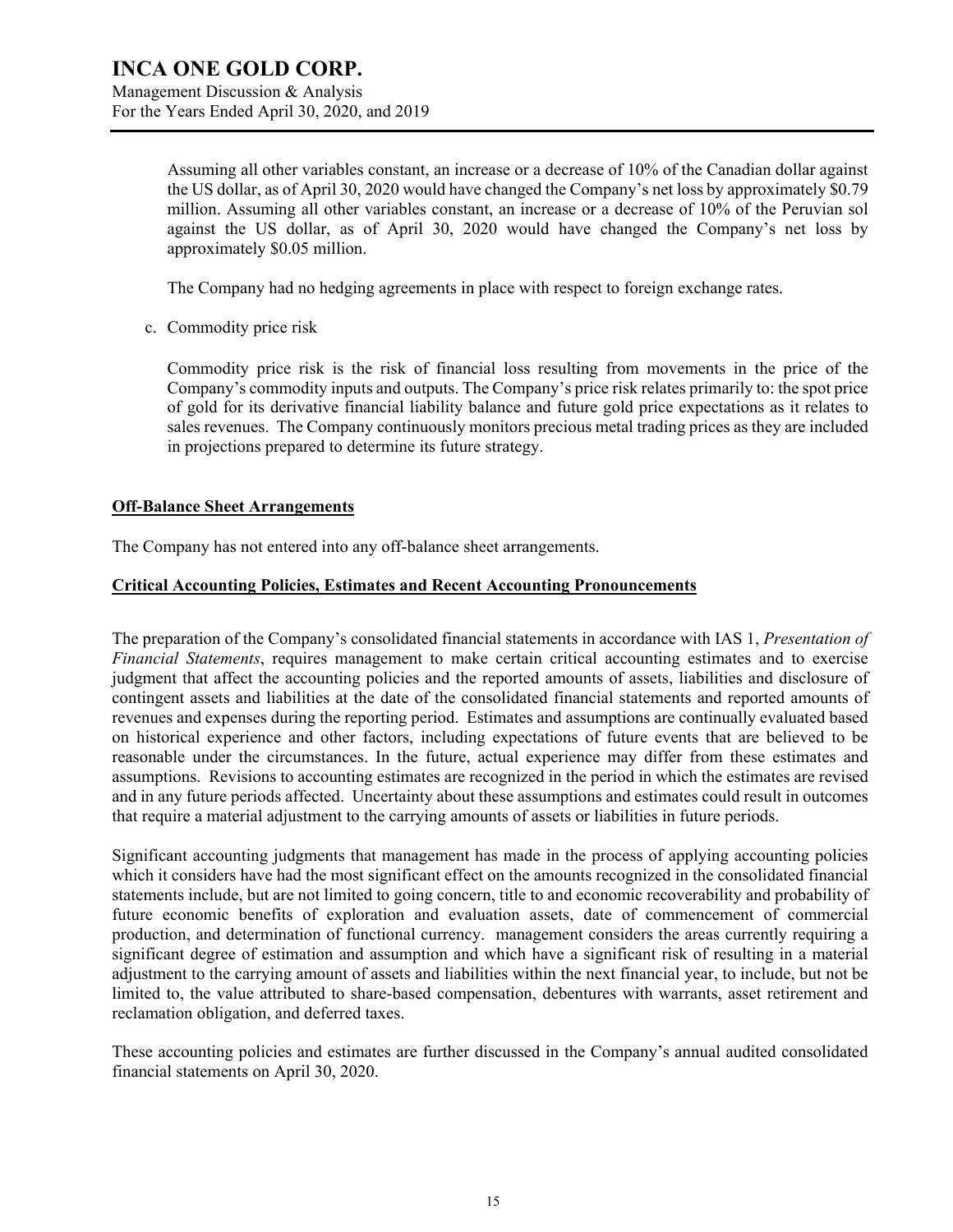#### *Changes in Accounting Standards*

Effective May 1 2019 the Company has adopted IFRS 16 – *Leases*. The adoption of this accounting standard had no significant impact on the consolidated financial statements.

#### **Risks and Uncertainties**

Mineral processing and natural resources exploration, development, and production involve a number of business risks, some of which are beyond the Company's control. These can be categorized as operational, financial and regulatory risks.

#### *Operational Risks:*

The Company continuously monitors and responds to changes in operational risks, such as those noted below, and seeks to adhere to all regulations governing its operations.

Mineral Supply: The Company may not be able to source sufficient mill feed to operate both the Chala One and Kori One plants economically. In particular, the Company currently sources material exclusively from thirdparty sources and faces a competitive marketplace for purchase of supply from Peruvian government-approved mineral sources. Consequently, the Company does not have control over the mineral grade, metallurgical recovery, nor quantities received, noting that the Company mitigates this risk by working with minimum cut-off purchase grades, providing fair terms to their customers, and sourcing material from established suppliers to ensure best efficiency and profitability of its plant operation.

Production Schedules: In relation to the mineral supply risks, no assurances can be provided that production schedules at the Chala One plant nor the Kori One plant, and the related operating margins and cash flows, are achieved, noting that failure to meet these schedules can have an adverse impact on the Company's profitability, results of operations, cash flows, and overall financial conditions.

Qualified Staff: Due to the competitive marketplace, the Company may have difficulty in hiring and retaining skilled employees and contractors to source sufficient mineral feed, operate the Chala One plant and the Kori One plant effectively (noting the diversity of mill feed received), and effectively administer the Peruvian permitting, compliance, exportation, and regulatory functions.

Regulations, Permits, and Hazards: The Company must also manage changing governmental laws and regulations, and the Company cannot guarantee title to its properties and permits. The Company must also contend with environmental hazards (including discharge of pollutants or hazardous chemicals), as well as industrial accidents and occupational and health hazards, mechanical failures, the unavailability of materials and equipment, and or lack of accessibility to required expertise.

Resource Properties: The Company may not be able to find and develop resource properties economically. In addition, the Company may have to deal with development and mining issues including pit slope failures, unusual or unexpected rock formations, poor or unexpected geological or metallurgical conditions, poor or inadequate ventilation, failure of mine communication systems, poor water conditions, interruptions to gas and electricity supplies, human error and adverse weather conditions.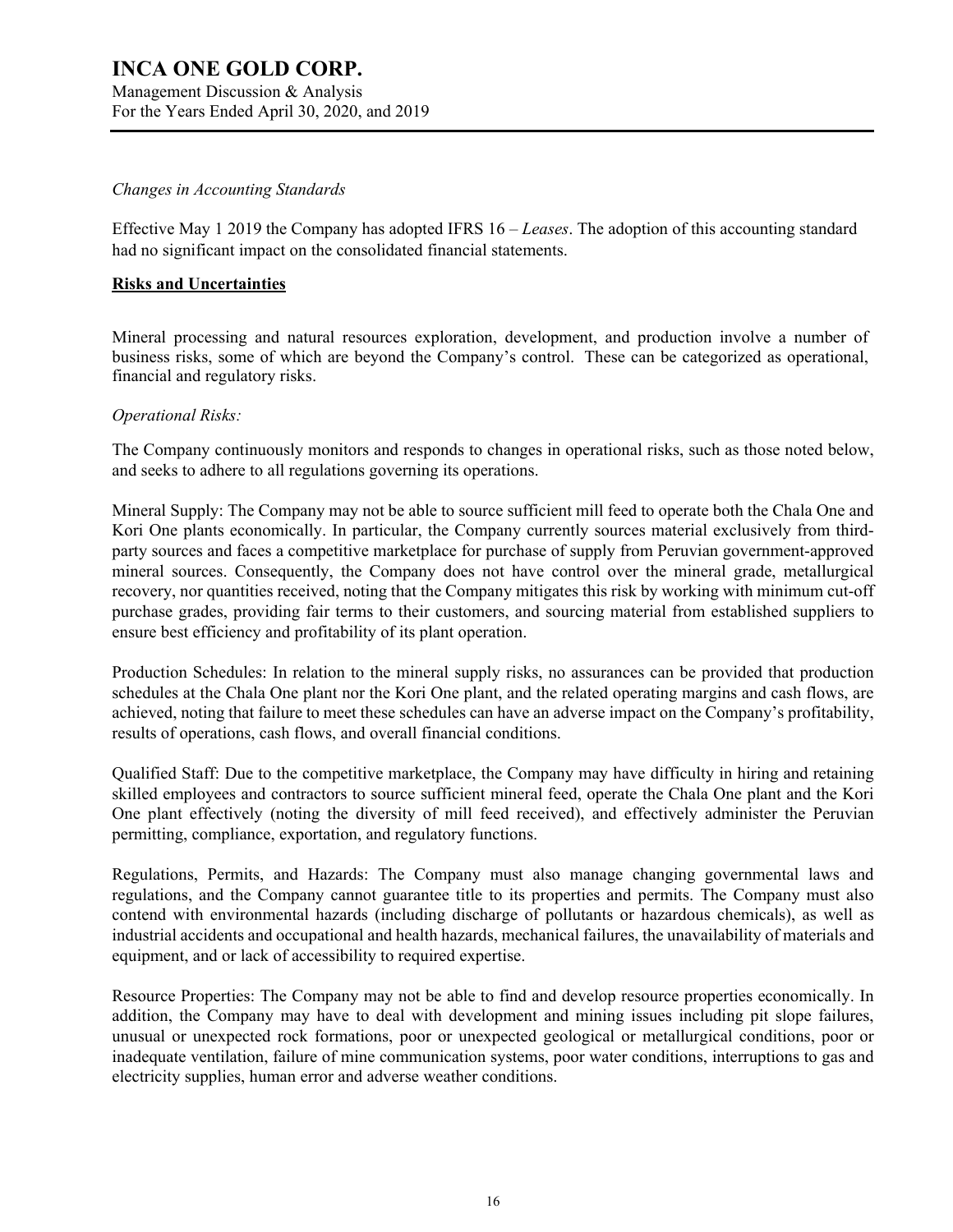Management Discussion & Analysis For the Years Ended April 30, 2020, and 2019

Acquisitions: There is no assurance that the Company will acquire mineral properties and processing plants and any acquisitions may expose the Company to new risks, and the mining industry is intensely competitive for the acquisition of new properties and plants.

#### *Financial risks:*

Financial risks include commodity prices, interest rates and fluctuating foreign exchange rates, all of which are beyond the Company's control. Additional financial risks are the Company's ability to raise capital to continue funding its operations.

#### *Regulatory risks:*

Regulatory risks include the possible delays in getting regulatory approval to, and permits for, the transactions that the Board of Directors believe to be in the best interest of the Company, and include increased fees for filings, the introduction of ever more complex reporting requirements the cost of which the Company must meet in order to maintain its exchange listing.

#### *Financial Instruments and Risk:*

For a description of the risks faced by the Company with respect to financial instruments, see the Company's audited consolidated financial statements for the years ended April 30, 2020 and 2019.

#### **Cautionary Statement on Forward-Looking Information**

This MD&A contains forward-looking statements. All statements, other than statements of historical fact, constitute "forward-looking statements" and include any information that addresses activities, events or developments that the Company believes, expects or anticipates will or may occur in the future including the Company's strategy, plans or future financial or operating performance and other statements that express management's expectations or estimates of future performance.

Forward-looking statements are generally identifiable by the use of the words "may", "will", "should", "continue", "expect", "anticipate", "estimate", "believe", "intend", "plan" or "project" or the negative of these words or other variations on these words or comparable terminology. All such forward-looking information and statements are based on certain assumptions and analyses made by the Company's management in light of their experience and perception of historical trends, current conditions and expected future developments, as well as other factors management believes are appropriate in the circumstances. These statements, however, are subject to known and unknown risks, uncertainties and other factors that may cause the actual results, level of activity, performance or achievements of the Company to be materially different from those expressed, implied by or projected in the forward-looking information or statements.

Important factors that could cause actual results to differ from these forward-looking statements include but are not limited to: risks related to the exploration and potential development of the Company's projects, risks associated to international operations, the actual results of current exploration activities, conclusions of economic evaluations, changes in project parameters as plans continue to be refined, future prices of minerals, as well as those factors discussed in the sections relating to risk factors of the Company set out in this MD&A.